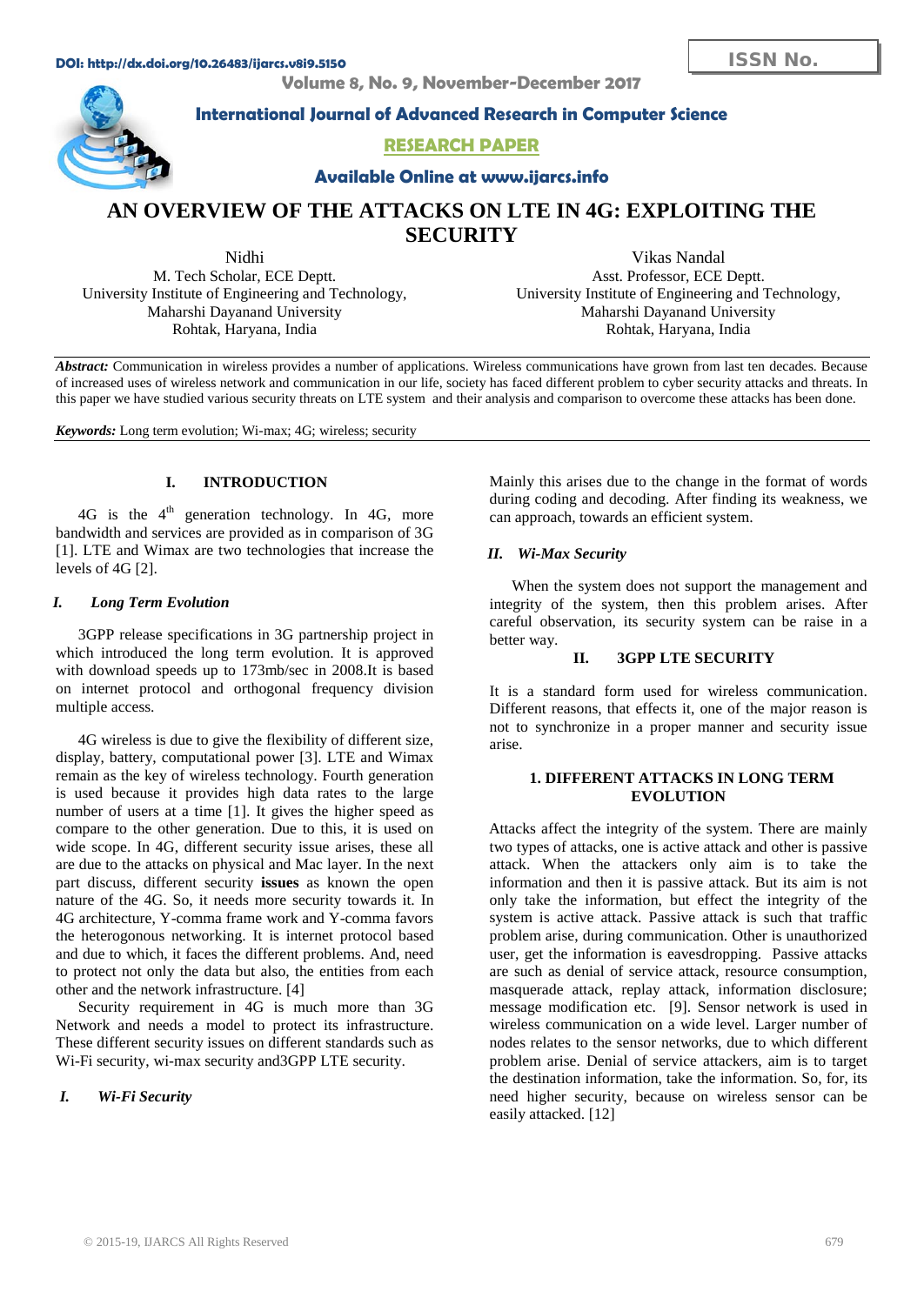

Different security Issue arises in wireless 4G network due to threats and attacks [2]. These attacks on physical layer and MAC layer attacks in 4G. These issues affect the integrity of the system. Attacker targets the physical layer or the MAC layer.

#### *1. Physical layer issue*

A private key is used between the two users when both the users do not have the private key then physical layer is used there, to convey the information between them and its need to discuss the different security issue in physical layer [9].

Wimax and LTE have two keys at the physical layer. These are interference and scrambling attacks. Interference is considered due to the noise and multicarrier noise such as white Gaussian. In multicarrier interference, attacks recognized the carrier used by the system and inject a narrowband signal, into this carrier.

Scrambling is also an interference targeted by an attack. An attacker targets on management [4].

## *2. Mac layer issue*

There are the different issues arise on the Mac layer. These are location tracing, when unauthorized user traced the location, and get the information. Denial of service is the second, between them when the bandwidth is stealing; then, bandwidth stealing is another security issue arises. Other issues related to its architecture also arise. [5] These are the, mainly reason, the security issues on Mac layers. Wi-max and LTE are the major standard here. We mainly discuss the security issues on the physical and Mac layer.

There are different security issues arises on the physical and Mac layer of the LTE standard. Discuss both, physical and Mac layer of the system. LTE security verifies by authentication, integrity and encryption. In the first verify UE's identity by challenging the UT use the key and report a result after checking it [10]. Femtocells generally have low power and lower rate of data transmission. So that it can be used by the user. Long term evolution standard is used to meet with its demands. But different challenges arise due to the use of this. Those challenges affect the integrity of the system. One of them is interface of the air between the mobile device and the femtocell. Attackers attack on this air interface. Other attack is on the femtocell itself. And, third one is attacked on the core network. These are the attacks, affected the integrity of the system [8].

## **III. LITERATURE SURVEY**

(1) In[2],explains about the fourth-generation technology. its security issues, architecture of fourth generation. Also, the threats on the fourth generation. Analyzing threats on fourth generation.

(2) In [4], outline all the security challenges in fourth generation. It can be achieved by investigating the security mechanism. In this paper uses the X.805 standard. So, gives a brief idea about, all the security issues.

 (3) In [5] studies of different security advances and challenges that is associated with fourth generation technologies. It studies the security standard of fourth generation technology and architecture and design for long term evolution.

 (4) In [6] brief study of the advances in security issues. This paper describes the fourth-generation architecture, security issues related to the fourth generation and all the threats and risk on fourth generation technology.

(5) In [7] represents the different security issues of fourth generation. This paper also explains the physical layer issues and technical issues on fourth generation. And, also represents the security models of fourth layer and threats on fourth generation.

(6) In [11] gives an overview of the current threat on long term evolution network. And explains the architecture of long term evolution and the solutions to overcome these problems. And, overlooking the low range threats and set areas of focus on that should be considered in security.

(7). In [13] investigates all the attacks on long term evolution. This paper explains all the needs in long term evolution for its security. And explains, architecture of long term evolution, attacks on long term evolution and comparison with other.